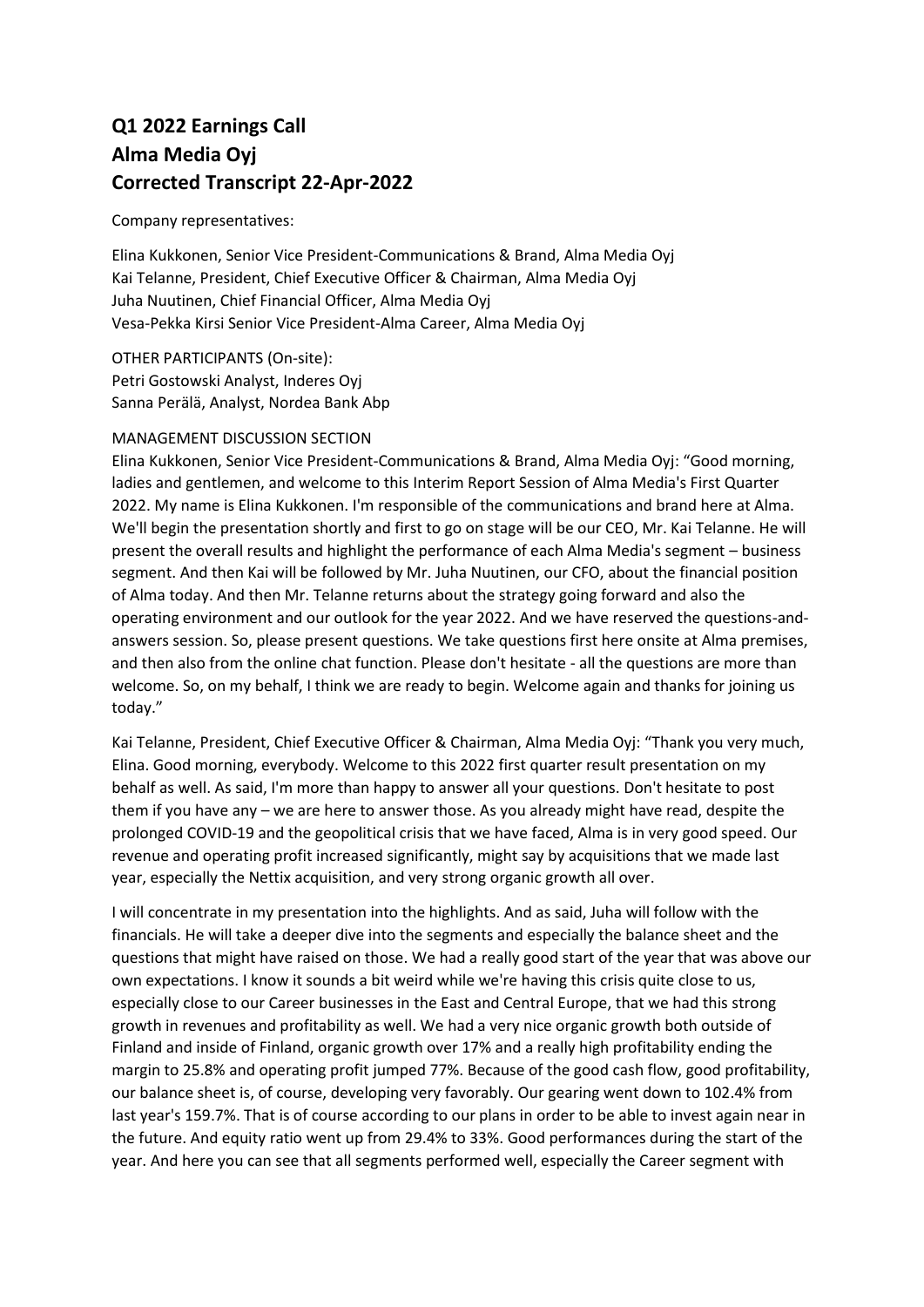high profitability from €10.5 million, revenue increased €7.2 million - we can say that it was really good performance.

Alma Consumer, nice performance of revenues. We have a lot of initiatives and investment costs there in technology and marketing at the moment. And Alma Talent performed as expected or a little bit above our expectations. There we had quite a demanding comparables. Shared Services, minus €0.5 million in operating profit are due to increased long-term incentive. As we all know, main strategy has been for years to transform the business from print to digital. We have proceeded according to the plan or even faster. After the first quarter, 80% of our revenues are now from digital services. This is of course, important for us to be able to continue this transformation. We are heading to the business' markets which are growing from the markets which are slowing down or decreasing, meaning print businesses. As you can see from the right side of the slide, our digital business growth during the first quarter was 41%. One has to take into account the last year's quite modest performance still: 3%. The reason for this was the COVID19 which was going on last year. So, the comparables from now on will be much more demanding than they have been so far. But one can say that from the second quarter of last year, our performance has been speeding up and it has been even better than we ourselves expected.

Let's have a short look at the different business segment performance then. I start from the Alma Career which was, of course, the biggest performer behind the good start of the year. All-time high revenue growth, all-time high profitability growth, revenues went up 65% and operating profit 140% to a margin of 46%. It's really important for us to be able to grow and develop the core businesses, the core listing business, which is, of course, the most important part of our business. Around 90% of the revenues in the Career group comes from the core job listing business. The other 10% comes from new businesses like add-on services, added value services, which are growing also nicely. We are happy to have those new initiatives as well. It seems that despite the crisis in Ukraine, despite the COVID-19, the labor markets are quite tight all over the Europe, which keeps the demand and the energy in the labor market quite high and our revenues as well. It seems that that will continue. There are no signs of slowdown in the labor market at the moment. But then I had to have the disclaimer, of course, who then knows what's going to happen when the world is in this kind of situation. There's inflation coming in, interest rates are rising and all those you know. So, there are, of course, uncertainties in the market. But in our business, we haven't seen and we can't see them at the moment. The expenses are going up of course because of the high increase of the volume. So, in the Career segment, many or most of the expenses are related to the volume that we do. Like marketing expenses, salary expenses .. so that's natural that those are rising when the volumes and revenues are rising. But it's good to see and have a look at the margin, which is developing nicely. Of course, we want to speed up the growth, put more energy on the development and marketing if there is demand in the market then like it seems there is now. On the right side of the slide, you can see how the revenue is split by the country. Czech Republic is by far the biggest, very nice growth of 66% during the first quarter. And a very nice growth in all markets, as you can see. The slowest market is actually Finland. But in Finland also our growth has been speeding up all the time. So, we are gaining the speed here as well with the new technology in place. We are actually quite happy with the Finnish development as well. We have shown you this curve which tries to explain the differences between revenue – invoicing and revenues. In our figures, revenue recognition is the gray curve here. It is the invoicing curve. You can say that that is like order book. And when the gray line here is above the revenues, it tells us that there will be a nice revenue growth also in the future and we are going up at the moment. Below of this slide, you can see different kind of KPIs which are very important for us, of course, telling how well the services are taken in the market, how well they are used, what is the development of the usage of the services and so on. Unique visitors, users with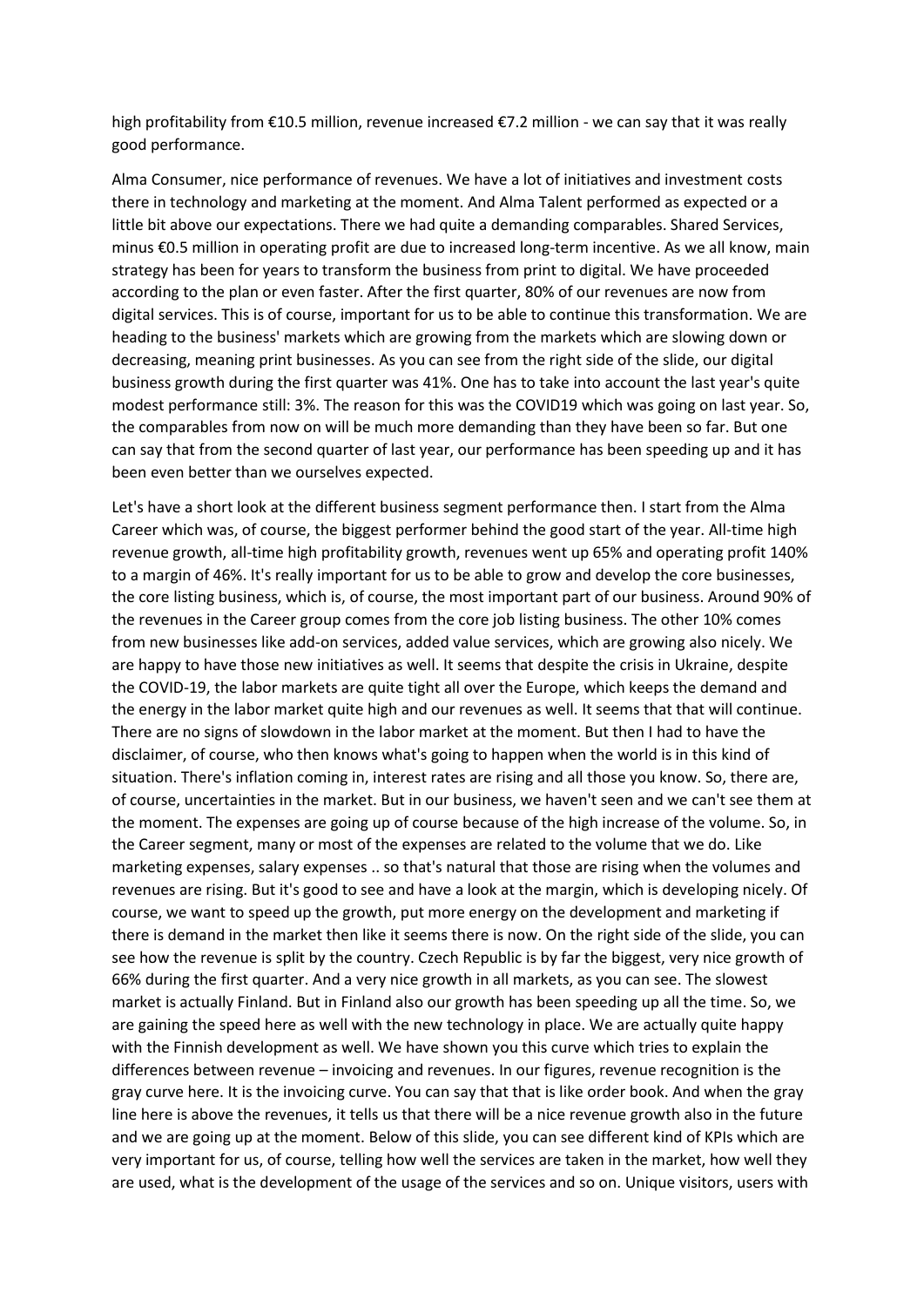job alerts and number of paid job ads. Number of paid job ads, these are thousands, increasing nicely. Tells about the volume and the revenue growth. Users with job alerts, registered users and the intensity of the usage is of course important. Unique visitors, it's declining a little bit and that tells us about the tightness of the labor market. The smaller the unemployment rate in a market is, the more difficult it is for the companies to find skilled labor. Like in Czech Republic, the unemployment rate is close to zero. Like in other countries as well, it means that there's less unique visitors. So, people are changing jobs less, and we need to market our services more than in a different situation. So, those are some things that you can and would like to follow us as well. Overall, a spectacular start for the year for Alma Career.

Then on Alma Consumer. Our Finnish Consumer business, a nice combination of leading online consumer media, Iltalehti.fi and a top of mind classified business for houses, premises, cars, different kind of comparison services and so on. Very nice revenue growth of 41%. Of course, mainly based on the acquisition of Nettix last year, but also very nice organic growth of 11%. Adjusted operating profit went up by 47%. We had behind that a very nice growth of digital advertising of 29%. So, our performance in Finland in digital advertising development has been extremely good. Our newest initiatives, the Iltalehti Plus paid digital subscription, has been proceeding even above our expectations, good growth there. We have, at the moment, around 32,000 subscriptions there. With that, we are able to mitigate the decline of print, single copy sales of Iltalehti. The increase of digital subscription, the revenues are able to mitigate the decline of print business, which is, of course, one of the key strategies and the targets for transformation of a media business from old to new. Very good profitability level, still a lot of new initiatives inside the classified businesses in Finland: houses and premises, new technology development, new projects as well as on the mobility side. We are preparing for the future for the new generation of our services at the moment and putting quite a lot of money there, in order to be competitive also during coming years. And being on a good profitability level, you can, and you even should do this kind of new initiatives and product development as we do.

Lastly, Alma Talent, very good development again on digital subscriptions, which is one of the key targets inside this group as well as the digital services. Very nice growth also on advertising, 9.5%, as a combination of print and digital. Recurring revenue, one of the main key KPIs here, developing favorably, more than two-thirds. Clearly, above two-thirds of the service revenues are from recurring revenues on a good or even a very good profitability level. A nice EBITDA margin 21.7%, very happy with that as well. As you can see from the right side of the slide, above – around half of the revenues inside this segment is coming from media business. The other half is coming from other businesses which are actually growing more than the traditional media business. We have a very good plan and forecast for the Talent revenues to grow also in the future. These were the highlights, more or less, of the first quarter. Now, I give the floor to Juha. He will go more deeply into the financial position and then I come back with the forecast."

Juha Nuutinen Chief Financial Officer, Alma Media Oyj: "Thank you, Kai. Good morning and good afternoon. Next slides will include key comments on our financial operations and cash flow and longterm targets. We had pretty busy quarter, because a lot of actions there. But, first, net debt level, we have €156 million net debt at the end of March. We will decrease the net debt level roughly €20 million in each quarter if there is no major M&A actions or dividends or that kind of exceptional items. Our balance sheet is going stronger and stronger in each quarter like you can see during the last year here. The next quarter, the net debt will not decrease in the second quarter because we had the annual general meeting at the end of March and we paid dividends in the beginning of April: €29 million. Next quarter will be much more stable in that sense. But on the other hand, when we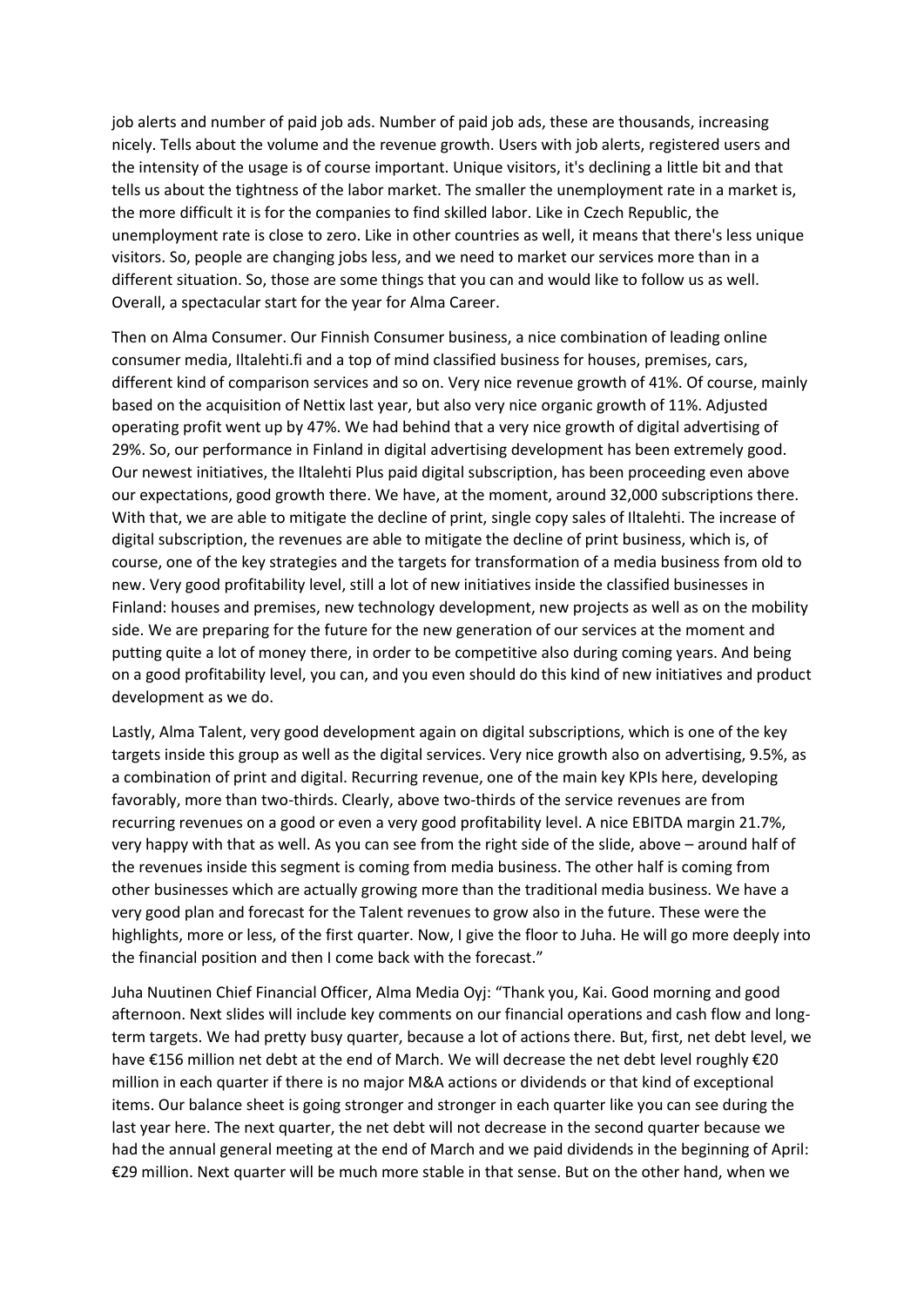have this annual general meeting in March – the dividend will affect in equity ratio because we make the booking of dividend liability in March already. So, equity ratio, you can see the decrease already and from now on, the equity ratio will be higher and higher towards the year-end. We estimate that the equity ratio is roughly 40% at the end of this year. We made also some paybacks of loans in March, €30 million concerning the term loan and gradually we will decrease the amount of those loans. I think the balance sheet is going stronger and stronger and we have more and more room also for the future M&A acquisitions as well. The cash flow was strong. Like, Kai said, we had a strong result and that's why also the cash flow is strong like you can see on the right side. It's coming from the better results but also we have exceptional high customer advanced payments at the moment, and that's makes also the cash flow better than, perhaps, at the normal rate, it's coming from the lower working capital, which has been happening during the last six – nine months. So, that's why the curve is growing, growing so rapidly up now. But it will be stable from now on, because the working capital level will be higher towards the year-end. So, the cash flow is not growing that way in the future quarters. The CapEx level were €1.4 million and it included our investments in our marketplace unit, our housing and real estate software investments and that kind of operations. We didn't have any acquisitions in this quarter. Pretty good and clean quarter, I would say, from the cash flow point of view. And then earnings per share, of course, it's also affecting the good results, €0.19 is one of the highest levels, what we have had ever, in one quarter. It's coming from the better operating result, naturally. But also, if you can see from the financial items, finance income and finance expenses, we have there positive finance net result, it's coming from the derivatives, actually. We have interest derivatives where it's a suitable, a fair value change in this quarter. We made a new interest derivative in the December last year, and it's bringing a pretty good favorable fair value in this quarter because interest rates have been increasing and there is a positive fair value, and we make the bookings right away when the fair value is changing. That's why it's coming into our results very soon, actually. But it's effect was €2 million in this quarter. It's one reason also behind this better earnings per share. And return on equity and return on investment, they are at really good level at the moment so, no complaints of about that.

Then the long-term financial targets which Kai also mentioned earlier, we have a long-term target for revenue, 5%. And, like you see, 31% revenue there, it includes acquisitions naturally from the Nettix and Netello and that's they are affecting in this quarter. But also we have a pretty good organic growth, more than 10%. It was exceptional good quarter. But to be honest, next quarters, like I showed to you, the digital revenue growth graph before, there are strong quarters of now ahead of us. So, the revenue increase will be not lower in the future quarters now.

And then the adjusted operating margin, we increased our target level to 25% in the beginning of this year. And now, we have actually achieved this and we are a little ahead of our own on target in that sense. 26% margin is really good achievement in this quarter. And then the net debt and EBITDA ratio, we are now below 2 in that sense and that 2.5 ratio is our maximum level target. In that sense, we are in a good track as well. So, in many ways, this quarter was better than we expected, and also, from the financial point of view, it has been very, very strong. But Kai can continue and comment about the outlook and future, and then that's really interesting as well."

Telanne: "Thank you, Juha. Just to remind you that we are prepared for the questions you might have. We are living in a very strange situation in terms of operating environment. We were about to recover from the COVID-19, and in this company, we are in a good situation, and had healthy situation here. And then came the Ukrainian crisis and this seems to continue. Luckily, the companies has shown flexibility, agility quite a lot during these times. We haven't actually suffered very much from the changing environment. And that's a good sign for us and for me as a CEO, of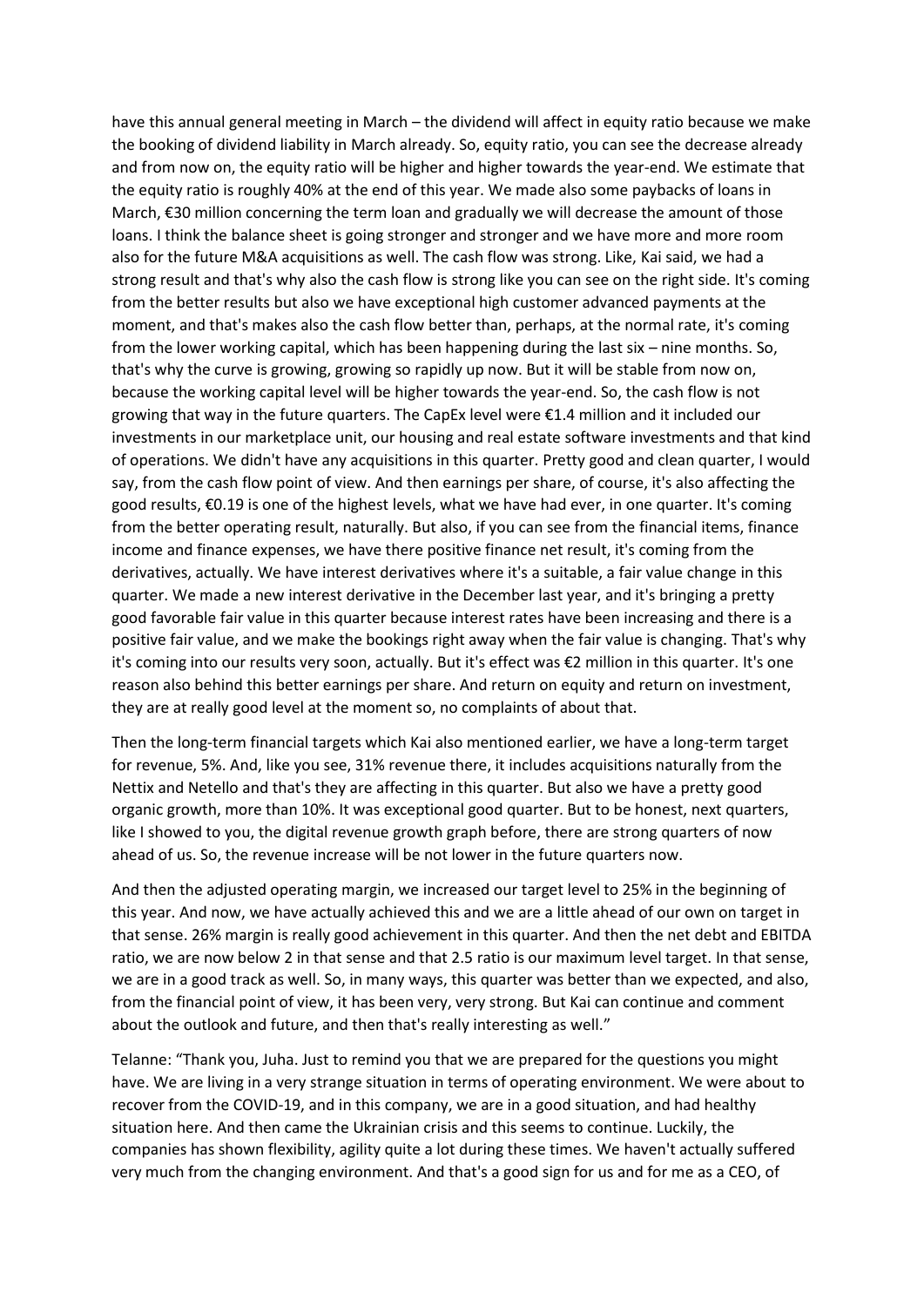course that you can count on that whatever happens, we have the ability to adjust our operations accordingly. But then in long-term, of course, the underlying operating environment and the economies are important for us. The better they are, the better business we can, of course, do, and it's good to have a look at the environments.

We did speed the actions and set up new initiatives in order to help the Ukrainians in the beginning of the crisis to find jobs for them. All over the Europe, we have fine-tuned our operations, our services all over the place. And, if you read early in the morning, we informed about the new initiative, Workania.eu, which is a combined service for the Ukrainians applying jobs all over the Europe, and especially in the Eastern Europe, which are our main markets. We do what we can to help them as well as possible and to find jobs. There are already hundreds of new jobs and a lots of applicants in the service, that's one way. We have donated some money as well by ourselves, with our decisions for the Ukrainians, and have done many kind of operations with the international aid organisations, of course, as other companies. Whatever we can do, we do. The good thing for us is, of course, that we don't have any operations in Russia or in Ukraine. So, this war hasn't any direct effects on our businesses. Those are indirect through the development of the other European economies and sanctions. That is to be seen later in the future. As noted earlier, at the end of last year and during the full year 2021 result presentation, the forecast for the European economy's growth was quite positive. The left side of the slide shows you that they were between 3% and 5.5%. Since the outbreak of the war, all the institutions have come down with their forecasts. And the current destinations and estimates have come down one-third or even 50% of the previous ones. This will probably have its effect on our businesses as well in long term. But as said in short term, we haven't seen any of this. But of course, we have to take these into account, as everybody has and prepare for a slowing economic development in all of the European countries. I don't have the knowledge to say that this is the figure that we have to count and do the businesses or the plans according to this. I would say that we don't have at the moment any needs for changing our strategy or change our plans that we have on the table in different business segments. So we continue as is, which seem to go pretty well.

The Finnish ad market is of course, fluctuating a lot. The biggest fluctuations are coming from the cars, maybe in long term for houses and premises. The car advertising is declining. That is mainly due to the lack of components of the new cars. So, the delivery times are too long for the customers, for the consumers and that leads to a decreasing volumes of new car advertising. Luckily, we have a lot of businesses around used cars like Nettiauto and other vehicle classifieds, which then despite this new new car problem will work pretty well. Here you can see that the Finnish ad market growth has slowed down and it will slow down. We just got the March figures. They were around 4.7% growth. The total market here we have only February figures. So, tomorrow morning we get the newest one. 4.7% means that year-to-date growth will continue to slow down. The digital growth, online advertising growth here, the year-to-date is around 10%. Our first quarter digital growth was 18% in Alma. We are growing approximately or at least double the speed of Finnish market at the moment, which is, of course, is the target for us as well. As you can see from the right site, our market share has been increasing steadily. It's now 38% of the Finnish players market and that will hopefully continue as planned. That was the underlying economy forecast.

Very briefly, as said, we are continuing with the strategy, transforming the core from print to digital, from digital current service to new services and so on. We are intensifying the cooperation with the group, the business units, especially the Career, as it's the Career United program, which is really, really important for us in order to use all of the capabilities that we have inside that segment and to combine all of that knowledge with other segments as well. On that, we will grow in digital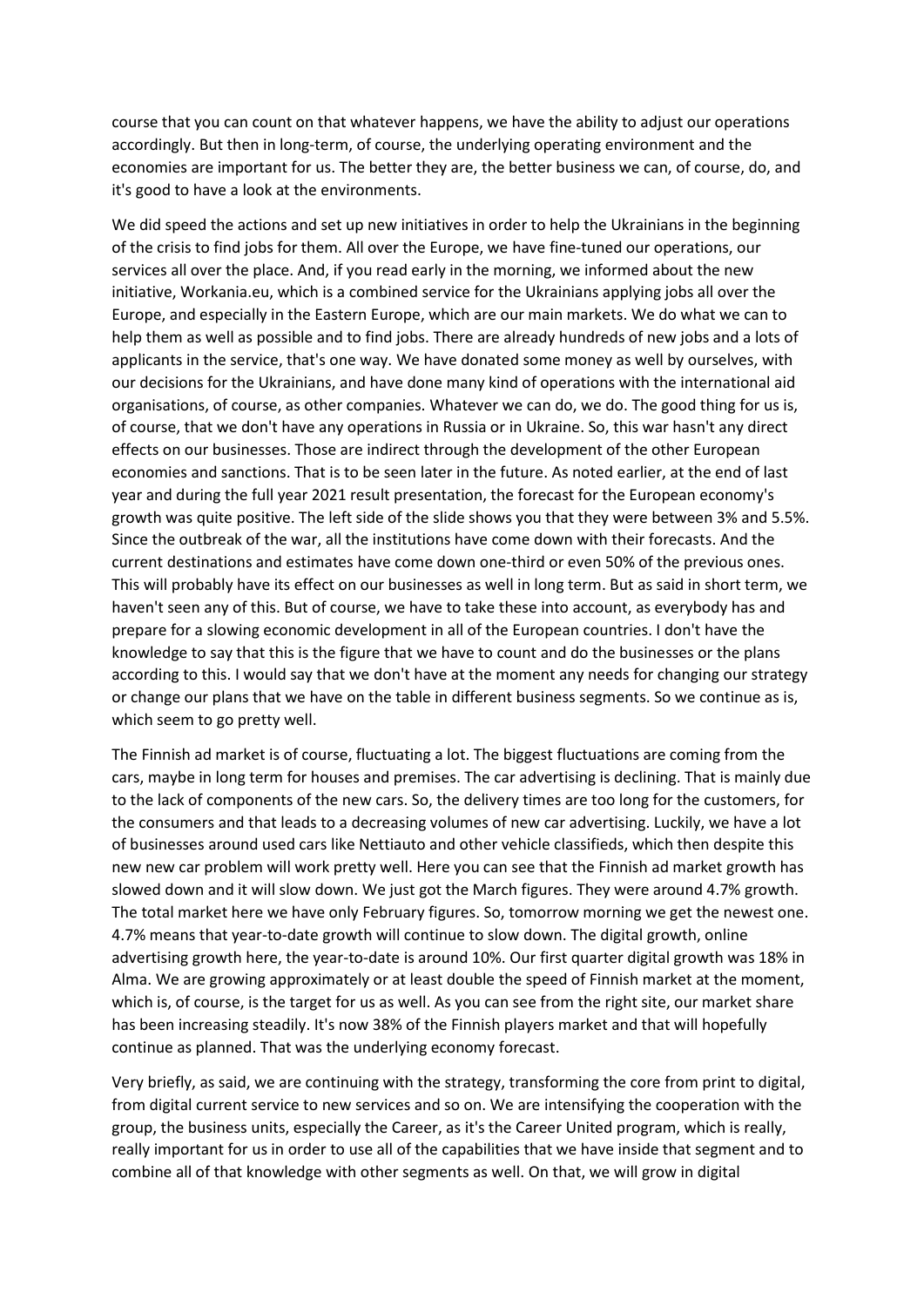businesses so, develop and invest in new digital platforms, diversify our businesses in the value chain and, of course, concentrate heavily on world-class digital capabilities. So, we are competing with the best digital capabilities in the market with other companies as well. We have to be able to get the best, the best people and best technology as we can at the moment. And then, thirdly, continue with the internationalization of the business to expand in new geographies whenever there are possibilities for expand our businesses in the current geographies in new services. This strategy is divided into the business segments' responsibilities and all of the segment has its own plan onboard. On Career, these are the main important drivers for growth. So, we are continuing the transformation from traditional job boards to add-on services and other services; in Consumer business, a combination of media with high quality digital classified services; and on Talent as well, a new kind of high quality digital services, as well as the digital subscriptions of the business-tobusiness media on a high level of growth and profitability.

What do we do then during the next quarter? As said, the Workania is one of the new initiatives. It's really important for the Ukrainians and to show solidarity in the market. As you all know, we do transactions, both investments and divestments, all the time. This quarter was time for divestments. We divested E-kontakti which didn't actually fit very well to our current strategy and Bolt minority share as well. We have progressed nicely with Alma Talent digital transformation, both in marketing, advertising, and subscriptions, as well as Iltalehti Plus advertising market which grew 29% in around digital advertising on that side and subscriptions as well over 32,000 digital subscribers, 80% of our revenues on digital side which is a pretty good situation for us. And as said, the Career United is really important for the further purposes to use all the resources inside the Career business in all countries. And lastly, we created and established a new joint editorial office in the cars and mobility in Finland which means that in Talent, Kauppalehti, Talouselämä or Iltalehti and our classified services through the content and services together with cars and mobility. That will enforce our capabilities to serve customers who are interested in cars and mobility. We will later see the results of this.

As said, we expect our full year revenue and adjusted operating profit from continuing operations to increase from last year's level. The start of the year has been extremely good, no sign of decline at the moment. So, we are pretty confident. Even though uncertainty definitely continue also in all of the Europe. That's our interim report for the start of the year. And now, if you have any questions, we are happy to answer those. Please."

Petri Gostowski Analyst, Inderes Oyj Q: "Petri Gostowski from Inderes. Starting with the demand side, we've seen some discussion on the housing market slowing down. It doesn't seem, from your figures, that you're witnessing any slowdown. Can you talk about the revenue recognition model here? And how you see the market developing lately?"

Telanne: "The revenue recognition model is a little bit different than we have in the Career side. So, the decline will be seen faster in the revenues as well. But we are pretty confident that because of the crisis, the people will become more careful. Because of the rising inflation and the rising interest rates, the increase of demand would or should decline a little bit or slow down at the later part of the year. I would be really amazed that if that didn't happen like that, that's a common sense. When this kind of shock attacks you, the immediate reaction for the customers and the normal people is that now, we have to wait to see what happens. There will be a decline and there is – there has been a decline of the visitors on the sites. And then, it starts to recover and it has done so here in Finland, but then it remains to be seen where the level will be in the long term. So, the common sense expectation is that there won't be that kind of a high demand as it has been last or the previous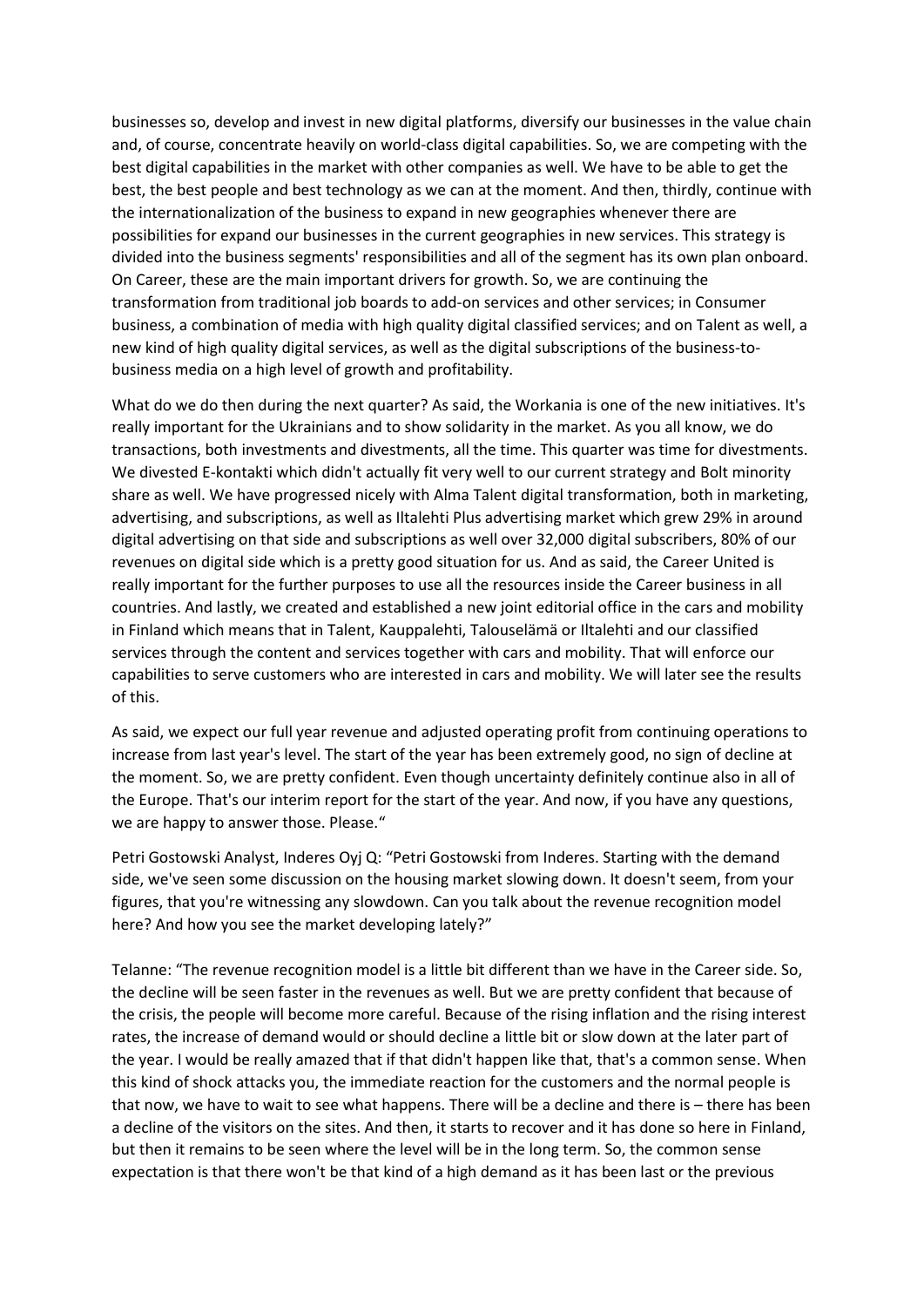years. But then, on the other hand, there's been imbalance between demand and supply in the housing market. There has been, all of the time, a bigger demand than supply. We have suffered from the lack of the houses and premises in the market and in our service. There has been always a higher demand, which has increased, of course, the prices, but it remains to be seen. Our common sense view, would be that it's really weird if the current situation wouldn't effect on the market of the houses and premises. The car market is then a little bit different, that suffers from the long and the component problems that we have had during the COVID time and the lead time for that is a bit different. But then on the other hand, what would happen also that people would be a little bit more careful with buying this kind of bigger investments for their personal use. "

Petri Gostowski Analyst, Inderes Oyj Q: "Thank you then continuing on the cost side. Last year and especially in Q4, we discussed that you had some product development costs on the cost base. Can you comment on the level of these costs here in Q1 and where should we expect them to move going forward?"

Telanne A: "They will be pretty much on the level that we have at the moment. We have on the consumer side, especially we have two big initiatives on the table and going on. And those are for the houses and premises. We are developing the technology. We're talking about millions and the same on the cars and vehicles. We Alma Media Oyj are heading to transformational businesses which means that we need to develop the underlying technology and the services in line. And as we – our tradition has been not to accrue them, but to put mainly on cost this kind of continuous development. They're actually millions, this kind of product development of technology development on those as they are on the consumer side. And we have a similar situation on Talent with DIAS. The good profitability will come later with the good development of the DIAS that we invested in. It's been proceeding according to the plan as well."

Petri Gostowski Analyst, Inderes Oyj Q: "Just to continue with this, on the time line, can you comment if you expect these projects to continue throughout the year 2022?"

Telanne A: "Yeah, they are long – quite long development projects the outcome would be seen 2023 and 2024 for these step-by-step".

Gostowski: "Thank you."

Sanna Perälä, Analyst, Nordea Bank Abp Q: "Hi. Sanna here from Nordea, continuing with the mobility services in Consumer. What explains the high growth in that area if the automotive industry is suffering from production disturbances?"

Telanne A: "There is the comparables are different like we have this Nettix acquisition there. And that Nettix is fully on our figures since the April of last year. So, that is the biggest explanation for that. I would say that the car services, the revenue development are pretty much on par of last year or something like that, like organically. And the split between the business inside the mobility services is pretty much like following: the new car advertising is declining or had declined, and the used car business is pretty much like flat at the moment."

Perälä Q: "Thank you. And then on Career, you had like very big EBIT growth. So, is the EBIT growth explained by the product mix? The revenue growth wasn't that high? So, is there any clarification on that like you have higher margins there?"

Telanne A: "We haven't disclosed the margins business-by-business, but the overall picture is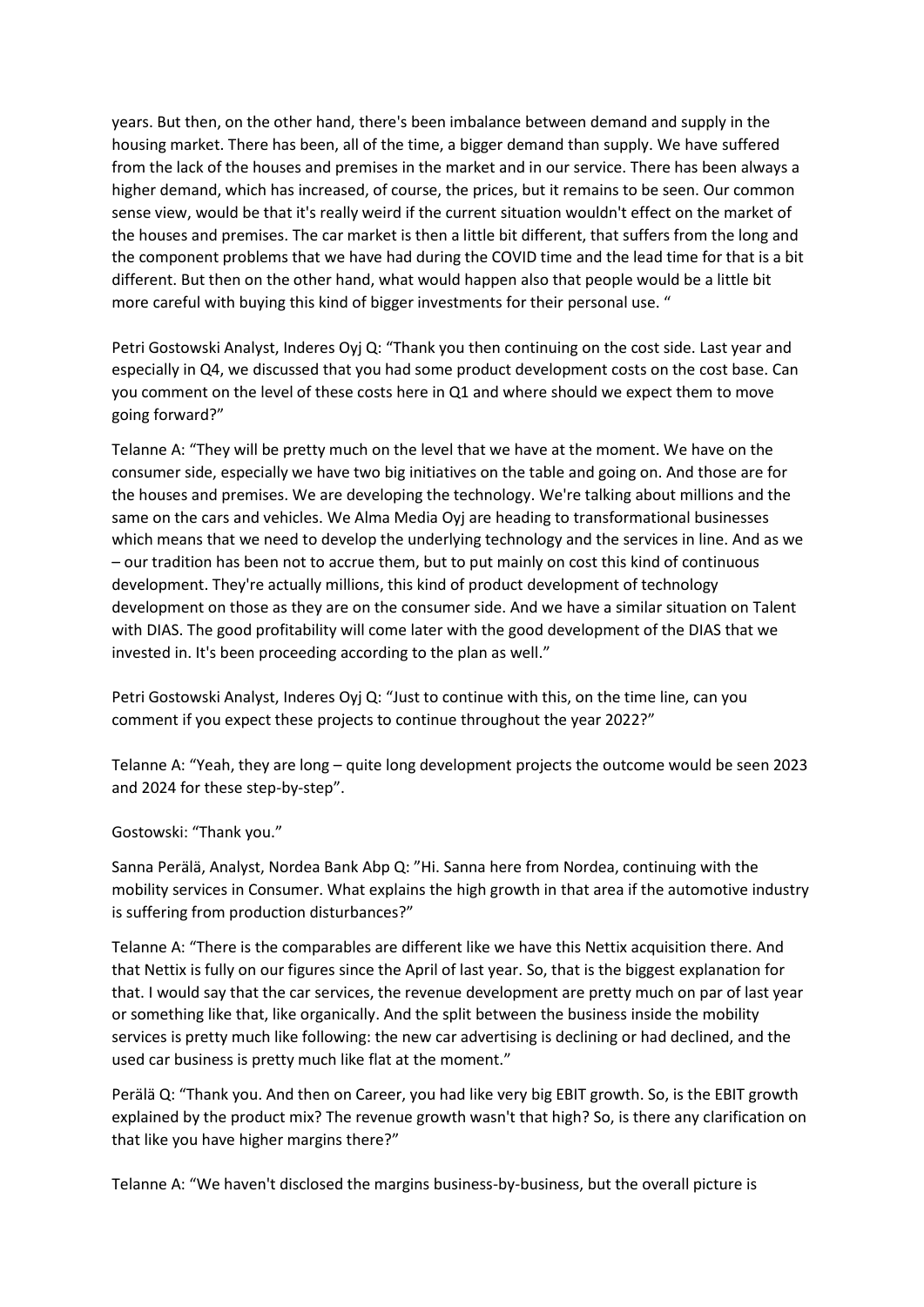following: if the core business grows like it has right around, so the margins on the core business is really high. And that explains the growth or the margins – margin – high margin growth of the whole segment. As we have tried to explain that when we are this 10% of the new business in the big beginning, they are, of course, unprofitable businesses like investments. The 10% of the revenues approximately, that we have this kind of add-on services and new services, usually that is – that's like an investment that took like many, many years to be profitable. But now when the biggest growth came from the core business of a high margin. So, that actually brings the whole segment profitability on a top level. You can say that – if the segment's EBIT is around, 40%, a single core classifieds – job classifieds EBIDTA can be 60% or something like that.

Perälä Q: "Thank you. That's very clear. Then one more question about Career. I know the Ukrainian crisis and the effects are uncertain, but what kind of negative impact would it possibly have on Career? What type?

Telanne: "A Career - like usually when the economies are turning to recession, we will see that around six months before in our Career business before that happens. That's like the touch that we have had during the history. And that seems to – not to happen at the moment, but the demand for labor and for our services will go down the companies start to prepare for the recession, and there, decreasing demand, that hasn't happened. So, the decreasing revenues will be there. In our case, if the overall recession would appear, definitely.

## Perälä Q: "Thank you. Would it affect salaries in Career especially?

Telanne A: "No, we'll have this as you know, the inflation is quite high and it's speeded up. And at the end of the day, that will affect also the salaries. So, the salary increase will be there. We haven't had that unusually or it has been not like an unusual level in our case, even though there is a higher salary increase into Eastern Europe because of the tight labor market, and especially on the technology side, as we have also in Western Europe. And so, the salary inflation is there, but we haven't seen this kind of overall salary inflation there. But my personal view is that that will, sooner or later, come with the other inflation. You can't avoid that. Now, for all of us, our buying power is decreasing compared to the inflation rate. And, again, maybe we'll say that, as we know, that most of the inflation now comes from the energy prices, but that will, affect also other prices as well in the long term. But I would say that, at Alma, we don't have any specific issue with this. So, I would say that that our case is not different from other companies' or businesses' case."

Perälä: "That's all from me."

Teemu Salmi, IR Manager Alma Media Oyj: "And then, we have a number of questions online. Sami Sarkamies from Danske Markets is the first one to ask: Can you talk about the operating environment in Finland and abroad at the moment and this continues. How has it developed since the Russian invasion started and does the situation continue to get worse or have you seen stabilization?"

Telanne A: No. I'm not an expert on geopolitical issues but, as I said, we haven't seen like effects on our markets in the labor market, I would say, that it's been continuing like it has been so far. And would say that I would be amazed if the market development wouldn't change from the previous expect as the institutions have marked and as I showed you before. So, our estimate that this, so that somehow the GDP development, the markets will slow down, the growth will slow down. We are not waiting for the recession to happen. We are waiting for the markets to slow down a little bit during the last part of the year. In Finland, the ad market is still pretty good. And especially our market, this has been really good. As said before, only the, in our case, a new car advertising and IPO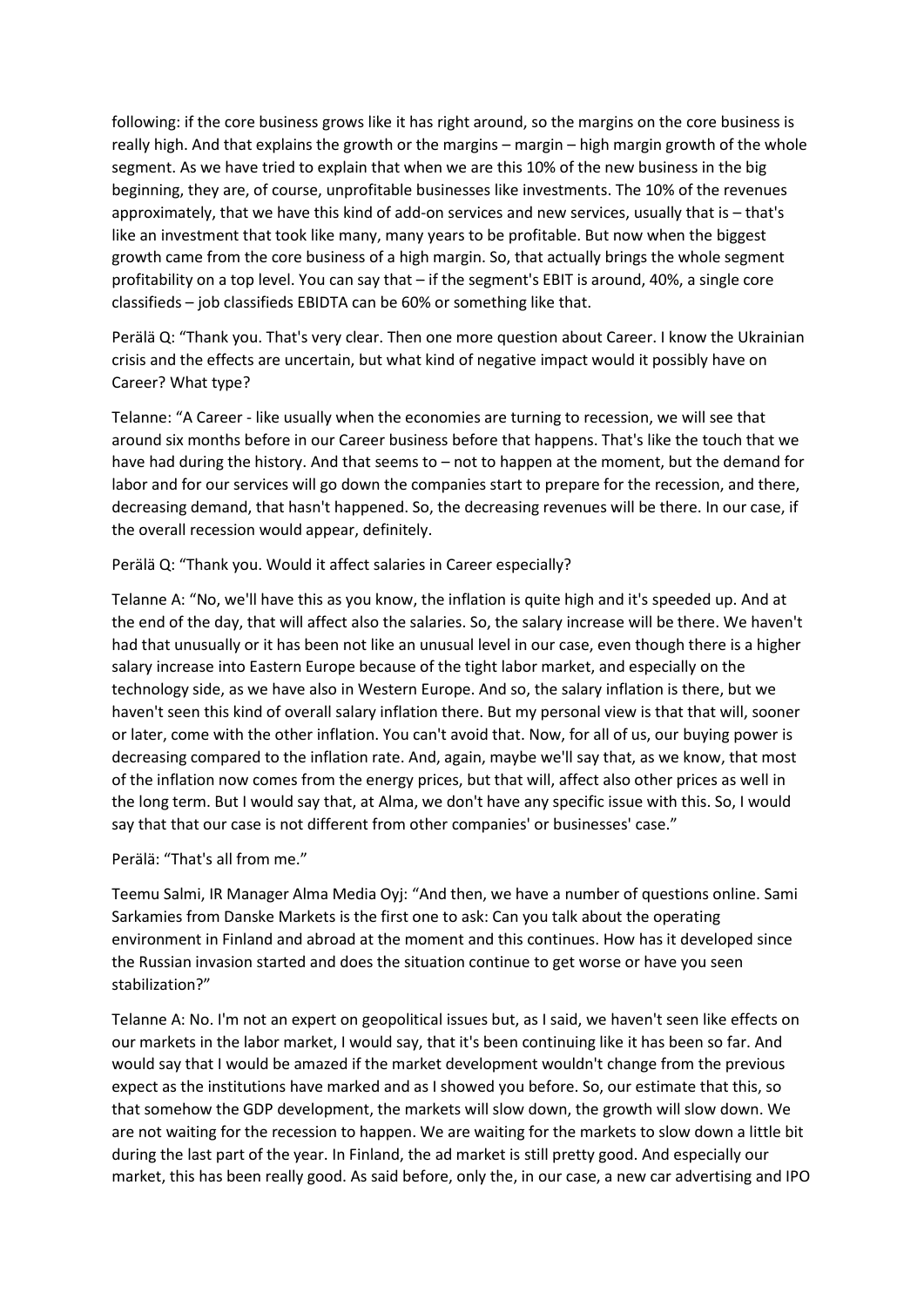advertising, like the IPOs have been postponed, have the effect on especially on Talent segment revenues. And you can estimate that, okay, that there are also IPOs waiting behind the door. They might or should come at the end of the day but you never know. That's our current view.

Salmi: "And then, moving on to the analyst Pia Rosqvist-Heinsalmi from Carnegie. She actually has a lot of questions. Q: Your long-term financial targets: can you discuss your path towards and timelines to the targets in the light of, first, your strong Q1 performance and, two, the increasing economic volatility due to the war in Ukraine?"

Telanne A: "If you are referring to that situation that we already achieved our long-term financial targets, so we were a little bit amazed by ourselves as well. You can say that we have to review our long-term targets even we beat that two months ago or something like that. No, we are not doing that because there will be this kind of fluctuation and we don't know how the economies are developing or so. So, we see that having a overall 5% revenue growth with 25% EBIT, it's really, really interesting developing from a shareholder's point of view. You can imagine how the value of the company should and would develop with that path. So, we are not renewing the targets at the moment. We have a very good plan and a very good strategy. It's the segment-wide by strategy and, as a combination of Alma that I tried to explain in short, we don't need to change the plan. So, we are just pushing the plan of transformation and digital development. They have – there are hundreds of things to do inside the segments and we don't have the time to go them through, we then have the CMD again and go deeper into the details. But so far, we are very confident that we can reach the level and, if we are lucky enough, we will revert to the long-term financial targets by the end of the year. And, if needed, we will revise them even higher."

Salmi: "Thank you. And the second question is regarding the M&A strategy. Q: You say you have the capacity to act in the near future. Your gearing is improving quickly. Should we understand that you could proceed with larger acquisitions as well?"

Telanne A: "Not really. Juha described you the speed of the balance sheet development and which tells us that with this kind of speed, with this kind of results and cash flow, we will be on like a – on a zero level in two or three years, maybe three years. We don't need to be debt-free or net debt-free, but the level of below 2.5 net debt/EBITDA ratio is good for us. We can do this kind of smallish addon investments like €30 million, €40 million per year having a developing dividend policy even on the table, but without going into the equity market at the moment, we can't do this kind of remarkable investments that we had done like Nettix or other that kind of big investment. But that comes from the balance sheet. But, of course, we can go to the market if needed, if we have a very good target and a specific vision there. So, why not? I would say that at least on an international level, international market, these kind of businesses that we are in, there's quite a big demand on that kind of initiatives. So, we would quite easily get the equity for that kind of purposes."

Salmi: "Thank you. Pia's third question is about Alma Career. You have been able to consistently increase the invoicing per paid advertisement since 2018 and seem to have reached a record high level in Q1 of €81 million. Is this level sustainable if advertisement volumes come down?

Telanne A: "Ad volumes have not come down, they are going up. As we have seen the invoicing level of ours, which is like the order book, is going up still, which means that there will be adverts going on. The problem in the market, in a tight labor market is the gap between the skilled labor and the demand. Like I said in those markets where the unemployment rate is so low, it's difficult to find the skilled labor and that actually calms down the volumes of ours as well. So, we need to push the market like advertise our services to do many kind of things in order to speed up the change and to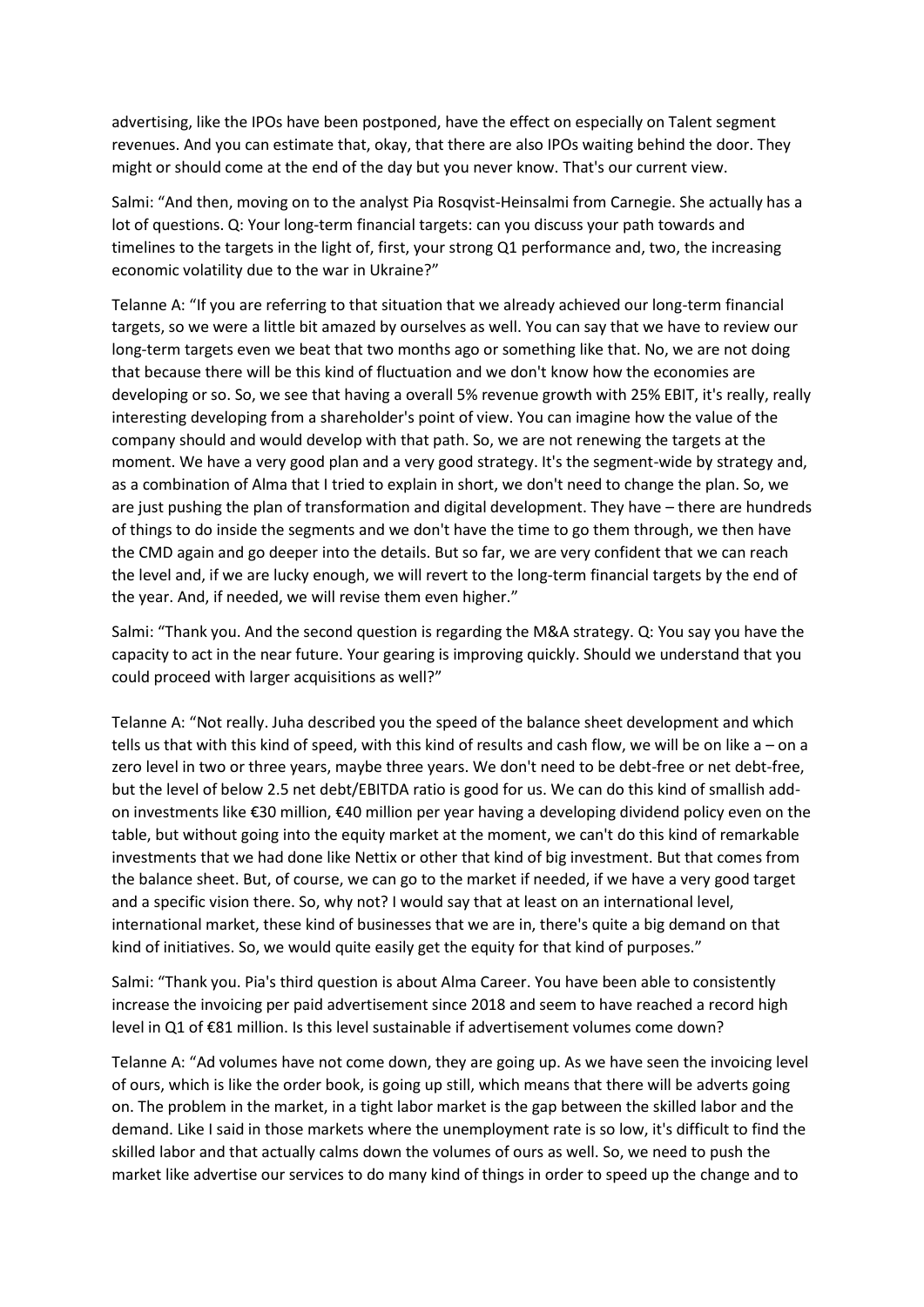find the new people. This is like a combination of this kind of supply and demand management, more or less. But right now, it seems that the good demand is going to continue. As we said, we have this – it is actually here. This – the gray curve here floating above the revenue curve tells about the good order book, which says that the number of paid job ads level is sustainable at the moment, but nobody knows what's going to happen next year. It depends very much of the forthcoming crisis that we might have.

Salmi Q: "Enento Group announced in March that in Sweden banks decided to terminate the cooperation agreement with Enento related to its Swedish platform supporting housing transaction processes for banks and real estate brokers. Can you compare your service DIAS with Enento service? And do you see a risk that a similar termination could happen here in Finland?" Telanne A: "I'm not an expert on Enento services. I don't know what kind of services they exactly have there. But in our case, the banks are very well along with our businesses. They are minority owners also in the company. So, we don't see that kind of problems. Actually we are on an investment phase, on a new business more than an old one. So, won't see that kind of difficulties, even though I don't know what kind of difficulties the Enento has there, being precise.

Salmi: "Great. And final question from Pia. On Alma Consumer, you say the benefits of the integration of Nettix and its synergies are becoming increasingly apparent. Can you please add some concrete examples here?"

Telanne A: "Nettix and Consumer synergies. We are actually using the traffic and the data heavily at the moment, of course, there are other things as well. Our Alma Media services, led by Tiina Järvilehto, is responsible for the advertising: display advertising or any kind of advertising outside the classified listing service business, which is, of course, this kind of corporate level joint effort or synergy. And then, of course, the technology behind this, we are developing new technology with the help of the hand of corporate technology staff. And, of course, the traffic that we move between the services. The Nettix classified services can use the high traffic and the reach of Iltalehti.fi, and vice versa. And the newest initiative, of course, is the joint content editorial team that we created. And this kind of new initiatives will come step by step. So, we are proceeding well according to the plan that we have. And the big steps will be when we're moving more to the transformational businesses to different add-on and adjacent services inside the vehicles and that will come after we have those new deployed.

Salmi: "Perfect. Then Maria Wikström, analyst from Skandinaviska Enskilda Banken. She is interested in trends in used car advertising. Nettiauto.com - we don't have comparable figures, but could you share your views where we are in terms in ad growth in Nettiauto and in Autotalli.com compared to last year, like-for-like?"

Telanne A: "Might not remember this precisely. They might be in the interim report, but gut feeling is that the used car advertising has been or is quite flat. The new car advertising, also in our services, has declined because the lead times of the new cars, as said before, what we have been able to do is to use the Alma Media services and the programmatic advertising and deliver that advertising into those services step by step. So, we had this kind of postponement when we started to integrate the Nettix service into Alma and took the responsibility from Otava. We had a short period of lagging the display advertising from those services, but then we have been able to get them back. So, the  $-1$ would say that we are suffering on that side also from the same market-related problem that we have in the market. The March figures in the market of car advertising was minus 15% or something, would say. We take our part of that as well, of course, being the market leader in the digital